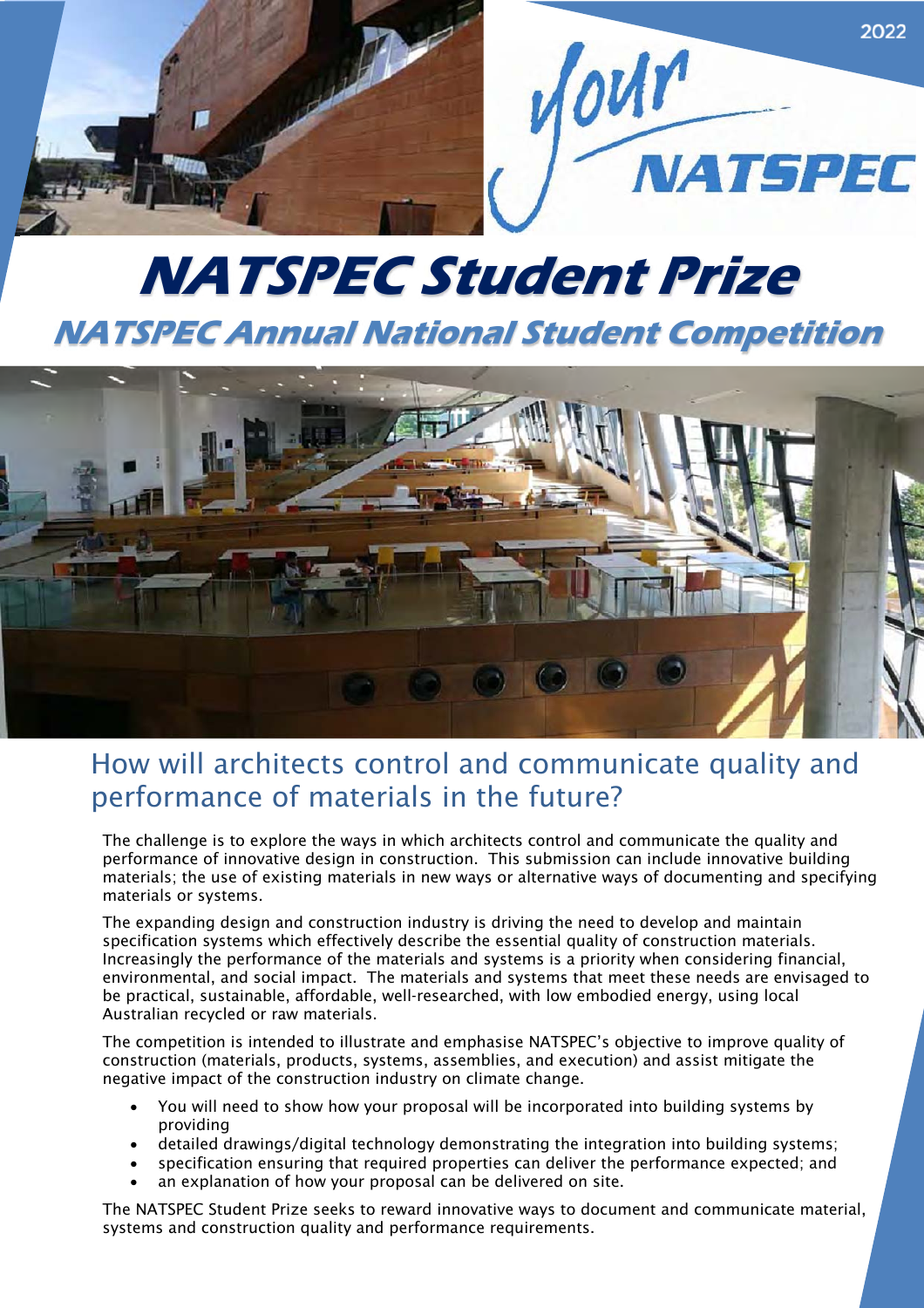# Project brief

Demonstrate how a material, product, system, or assembly can be used in an innovative/sustainable way within a built asset.

Develop the documentation to clearly articulate to an on-site builder or installer the quality outcome you desire.

Demonstrate that the specification system effectively integrates building science principles, construction sector best practice, and adherence to the principles of national building codes, standards and regulations.

Outcomes should include the criteria from the 2021 National Standard of Competency for Architects which are particularly relevant to this project:

- PC 45: Understand processes for selecting materials, finishes, fittings, components and systems, based on consideration of quality and performance standards, the impact on Country and the environment, and the whole life carbon impact of the project.
- PC 46: Understand the processes for producing project documentation that meets the requirements of the contract and procurement procedure and complies with regulatory controls, building standards, codes, and conditions of construction and planning approvals.
- PC 47: Be able to complete and communicate on-time, accurate documents for relevant stakeholders, including drawings, models, specifications, schedules and construction documentation.

## Submission deliverables

Each submission is to include:

- Entry Q&A on the competition portal.
- All submitted documentation must have no distinguishing marks or attributes that will identify the teams in the blind judging process, including names, authors/team members or university.
- An A3 presentation board (landscape) describing your documentation system and the interrelationship to communicating your quality of construction (materials, products, systems, assemblies, and execution) to the on-site builder/installer, and your understanding of materiality. The presentation board is to be submitted in PDF format and minimum font size of 10pt.
- A documentation package to act as a sample of your communication of the use of your chosen material/product/system/assembly in a project. All documentation will need to be viewed in a free software format.
- All competition submission material must be clearly legible.
- Submissions must comply in general accordance with Academic policy guidelines.
- Submissions are to be loaded to the competition portal prior to the closing date.

# Eligibility for entry

The NATSPEC Student Prize is open to students enrolled in Australian Universities that provide an Accredited Architecture Masters course, who meet all the eligibility requirements below:

- Individual and/or team entries are acceptable. Teams are to have a maximum of 4 members.
- The individual or team lead is to be a student, enrolled during the competition year in an AACA Accredited Architecture Masters course.
- The individual and all team members must have been enrolled in the university during the competition year.
- There is no limit to the number of entries from each university.
- Only one entry per person may be submitted.

### Registration

Register at www.natspec.com.au